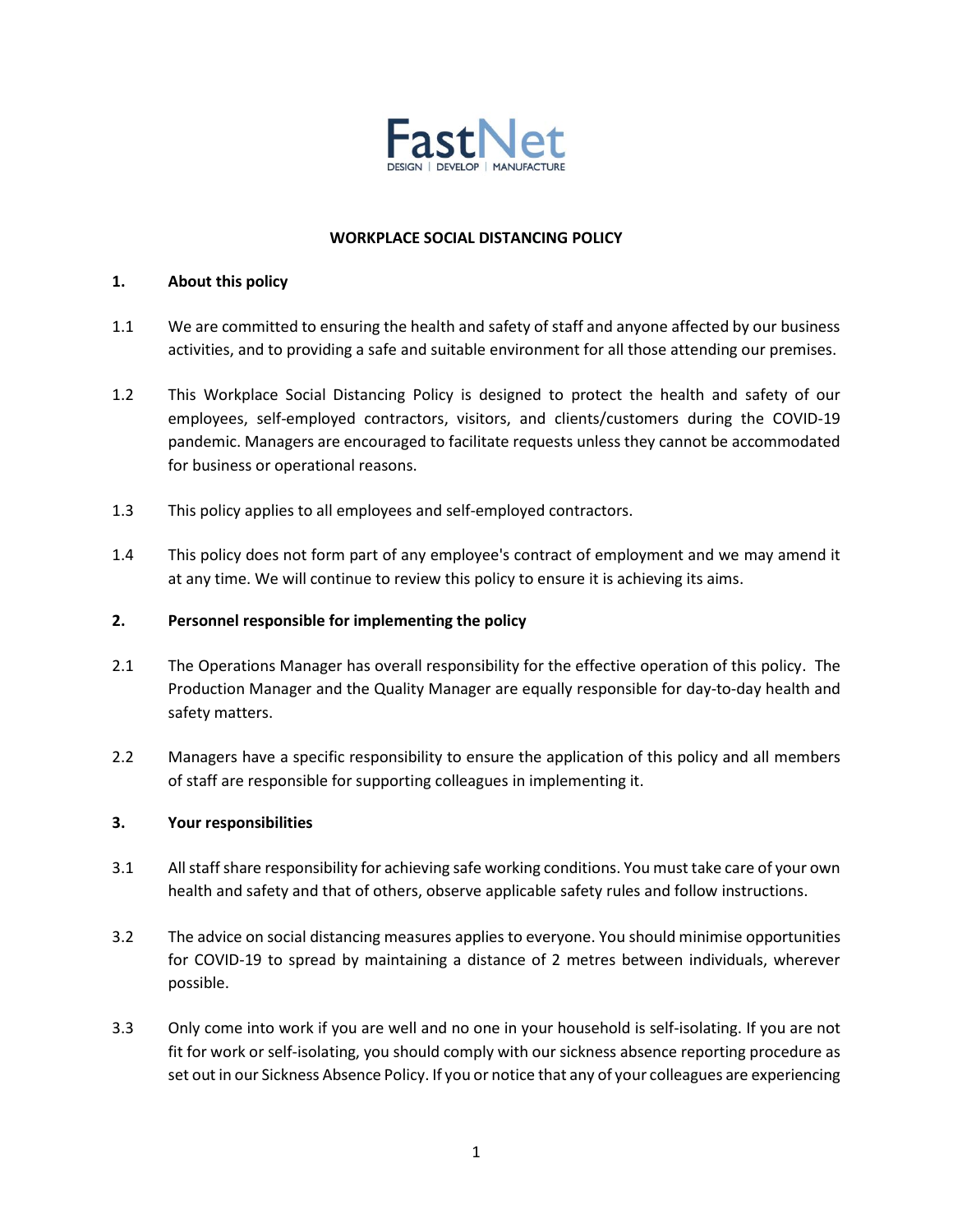symptoms of COVID-19, you must notify us immediately. Ay such reports will be treated confidentiality.

- 3.4 You should report any health and safety concerns immediately to your line manager.
- 3.5 You must co-operate with managers on health and safety matters, including in relation to social distancing.
- 3.6 Failure to comply with this policy may be treated as misconduct and dealt with under our Disciplinary Procedure (see Disciplinary Policy).

#### **4. Communal areas**

- 4.1 Access to communal areas will be restricted in order to make is easier for staff to socially distance. When using communal areas, you should minimise opportunities for COVID-19 to spread by maintaining a distance of 2 metres between individuals, wherever possible.
- 4.2 If you are intending to enter a communal area and it appears that it will be difficult to maintain a distance of 2 metres between individuals, wherever possible you should avoid entering the communal area.
- 4.3 We are implementing the following measures and restrictions to make it easier for people to maintain a distance of 2 metres between individuals in communal areas:
	- (a) Only 6 people are permitted into the canteen at any one time; and
	- (b) Only 2 people are permitted in the toilets at any one time.

Signage will be installed as appropriate to remind staff of these measures and restrictions.

4.4 When arriving at work after using public transport, you should wash your hands with soap and water for 20 seconds. To help with this, we will provide additional hand sanitising stations and hand sanitiser.

#### **5. Personal protective equipment (PPE)**

- 5.1 You will be provided with appropriate PPE and are required to wear it as directed.
- 5.2 In particular, we will be providing the following PPE for the workplace:
	- (a) Gloves, which should be worn when cleaning your workstation, handling goods inward, and operating machinery or equipment that is used by multiple people; and
	- (b) Aprons, which should be worn when cleaning communal areas, paying attention to frequently touched areas and surfaces, such as toilets, sinks, and door handles.